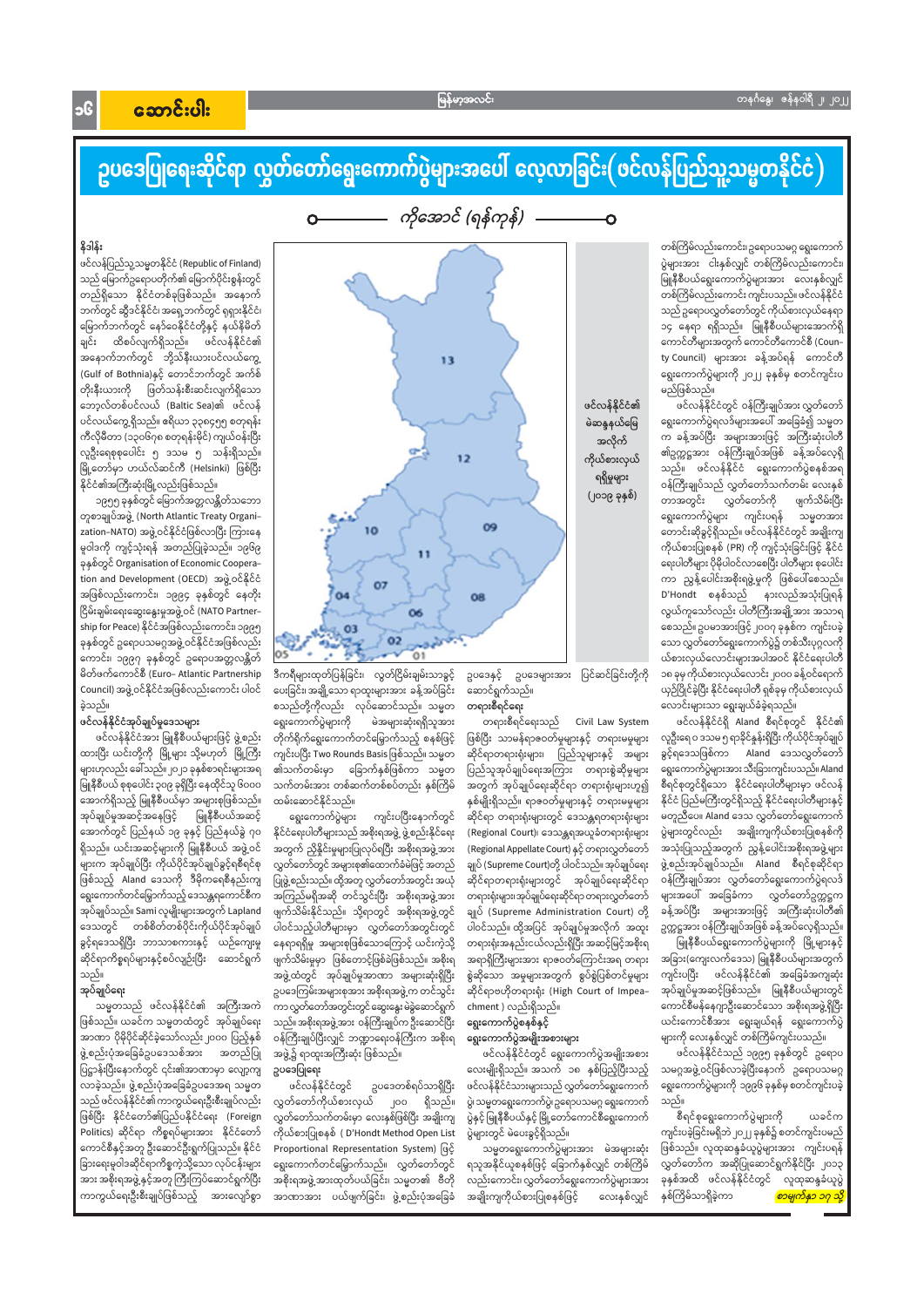မြန်မာ့အလင်း

ဖြစ်သည်။

<mark>စာမျက်နှာ ၁၆ မှ</mark>

၁၉၃၁ ခုနှစ်နှင့် ၁၉၉၄ ခုနှစ်များတွင် ကျင်းပခဲ့ခြင်း ဖြစ်သည်။ ဥပဒေတစ်ရပ်ပြဋ္ဌာန်းရန် သို့မဟုတ် လူထုဆန္ဒခံယူပွဲကျင်းပရန် ဖင်လန်နိုင်ငံသား ၅၀၀၀၀ က လက်မှတ်ရေးထိုး တောင်းဆိုပါက လွှတ်တော်တွင် ဆွေးနွေးရသော်လည်း လွှတ်တော် အနေဖြင့် အဆိုပြုတောင်းဆိုလာသော လူထုဆန္ဒ ခံယူပွဲအားလုံးကို ကျင်းပပေးရန် တာဝန်မရှိပါ။ လွှတ်တော်ရွေးကောက်ပွဲများ

ဖင်လန်လွှတ်တော်တွင် ကိုယ်စားလှယ်နေရာ ၂၀၀ ရှိပြီး ရွေးကောက်ပွဲများအား လေးနှစ်လျှင် တစ်ကြိမ် အချိုးကျကိုယ်စားပြုစနစ်ဖြင့် ရွေးချယ် သည်။ ရွေးကောက်ပွဲနေ့မှာ ဧပြီလ၏ တတိယ မြောက် တနင်္ဂနွေနေ့ဖြစ်သည်။ ဝန်ကြီးချုပ်၏အဆို ပြုမှုဖြင့် သမ္မတက လွှတ်တော်ကို ဖျက်သိမ်းခွင့် ရှိသည်။ လွှတ်တော်အတွင်း ဆွေးနွေးအတည်ပြု ပြီးနောက် လွှတ်တော်ဖျက်သိမ်းရန် အမိန့်ကြေညာ ချက်ထုတ်ပြန်ပြီး ၅၀ ရက်မှ ၇၀ ရက်အတွင်းရှိ ပထမဦးဆုံးသော တနင်္ဂနွေနေ့တွင် ရွေးကောက်ပွဲ ကျင်းပရသည်။ ဖင်လန်နိုင်ငံ လွတ်လပ်ရေးရရှိချိန်မှ စတင်ပြီး လွှတ်တော်အား ဖျက်သိမ်းမှု ရှစ်ကြိမ်ရှိခဲ့ ကာ ၁၉၇၅ ခုနှစ်တွင် ဖျက်သိမ်းခဲ့ပြီးနောက် လွှတ်တော်အား ဆောလျင်စွာ ဖျက်သိမ်းမှု မရှိ သေးပါ။ ရွေးကောက်တင်မြှောက်ခံရန်အတွက် တစ်ဦးချင်းအနေဖြင့် ကိုယ်စားလှယ်လောင်း အနည်းဆုံးရရှိရမည့် ဆန္ဒမဲအရေအတွက် (Threshold) သတ်မှတ်ထားရှိခြင်း မရှိပါ။ မဲဆန္ဒနယ်များ

ဖင်လန်နိုင်ငံတွင် မဲဆန္ဒနယ် သို့မဟုတ် ရွေးကောက်ပွဲခရိုင် ၁၃ နယ်ရှိပြီး မဲဆန္ဒနယ် တစ်ခုလျှင် လူဦးရေအပေါ်မူတည်ပြီး လွှတ်တော် ကိုယ်စားလှယ် ခြောက်ဦးမှ ၃၅ ဦးအထိ ရွေးချယ်ခွင့် ရှိသည်။ ရွေးကောက်ပွဲနေ့မတိုင်မီ ခြောက်လအလို တွင် သက်ဆိုင်ရာ မဲဆန္ဒနယ်များအတွင်း နေထိုင် လျက်ရှိသည့် လူဦးရေအပေါ် အခြေခံတွက်ချက်ခြင်း ဖြစ်သည်။ ခြွင်းချက်အနေဖြင့် Aland စီရင်စု အတွက်မူ လွှတ်တော်ကိုယ်စားလှယ် တစ်ဦးကို အစဉ်အမြဲ ရွေးချယ်သည်။ ရွေးကောက်ပွဲနေ့ မတိုင်မီ လူဦးရေအချက်အလက်စနစ် (Population Information System) မှ အချက်အလက်များကို ကောက်နုတ်တွက်ချက်ပြီး မဲဆန္ဒနယ်များအလိုက် ရရှိသည့် လွှတ်တော်ကိုယ်စားလှယ်အရေအတွက် ကို အစိုးရက ထုတ်ပြန်ကြေညာသည်။ ဥပမာအား ဖြင့် ၂၀၁၉ ခုနှစ် လွှတ်တော်ရွေးကောက်ပွဲတွင် မဲဆန္ဒနယ်အလိုက် ကိုယ်စားလှယ်ရရှိမှုမှာ အောက်ပါအတိုင်း ဖြစ်ပါသည်–

|                       | မဲဆန္ဒနယ်အမည်         | နေရာအရေအတွက် |
|-----------------------|-----------------------|--------------|
| $\overline{\bigcirc}$ | Helsinki              | JJ           |
| - III                 | Uusimaa               | ၃၆           |
| IIÇ                   | <b>Finland Proper</b> | ၁၇           |
| ÇII                   | SataKunta             | ൭            |
| ၅။                    | Aland                 | ∩            |
| Gıı                   | Tavastia              | ЭG           |

လှယ်အဖြစ် ဝင်ရောက်ယှဉ်ပြိုင်ခွင့်မရှိပါ။ ထို့အပြင် တရားသူကြီးချုပ်၊ တရားလွှတ်တော်ချုပ် တရား သူကြီးများကဲ့သို့သော အဆင့်မြင့်အစိုးရအရာရှိ များသည် ၎င်းတို့၏ လက်ရှိရာထူးများမှ နုတ်ထွက် ခြင်းမပြုဘဲ လွှတ်တော်ကိုယ်စားလှယ်ဖြစ်ခွင့် မရှိပါ။

ကိုယ်စားလှယ်လောင်း အမည်စာရင်းတင်သွင်းခြင်း

လွှတ်တော်ရွေးကောက်ပွဲတွင် ဝင်ရောက် ယှဉ်ပြိုင်ရန် ကိုယ်စားလှယ်လောင်းအမည်စာရင်း များကို ဥပဒေရေးရာဝန်ကြီးဌာန (Ministry of Justice) တွင် မှတ်ပုံတင်ထားသော နိုင်ငံရေး ပါတီများနှင့် မဲပေးခွင့်ရှိသော မဲဆန္ဒရှင်များက တည်ထောင်ဖွဲ့စည်းထားသည့် မဲဆန္ဒနယ်အသင်း အဖွဲ့ များက တင်သွင်းခွင့်ရှိသည်။ နိုင်ငံရေးပါတီ များနှင့် မဲဆန္ဒနယ်အသင်းအဖွဲ့ များသည် ကိုယ်စား လှယ်လောင်းအမည်စာရင်းများအား ရွေးကောက်ပွဲ နေ့မတိုင်မီ ၄၀ ရက်မြောက်နေ့ ညနေ ၄ နာရီထက် နောက်မကျဘဲ သက်ဆိုင်ရာ မဲဆန္ဒနယ်ရှိ ရွေးကောက်ပွဲကော်မတီများထံ တင်သွင်းရသည်။ နိုင်ငံရေးပါတီမဟာမိတ်အဖွဲ့ များ၏ ကိုယ်စားလှယ် လောင်း အမည်စာရင်းတင်သွင်းမှုနှင့် မဲဆန္ဒနယ် အသင်းအဖွဲ့ များ၏ ပူးပေါင်းအမည်စာရင်းများ

တင်သွင်းရန် သတ်မှတ်ရက်မှာလည်း အတူတူပင်

ကိုယ်စားလှယ်လောင်း အမည်စာရင်းများကို

ရွေးကောက်ပွဲနေ့မတိုင်မီ ၃၁ ရက်နေ့တွင် အတည်

ပြုရသည်။ ကိုယ်စားလှယ်လောင်း အမည်စာရင်း

နိုင်ငံရေးပါတီ တစ်ပါတီလျှင် မဲဆန္ဒနယ်

များကို မဲရုံများတွင် ကပ်ထားကြေညာပါသည်။

တစ်နယ်စီ၌ ကိုယ်စားလှယ်လောင်းအများဆုံး ၁၄

ဦး အမည်စာရင်း တင်သွင်းခွင့်ရှိပြီး အကယ်၍

မဲဆန္ဒနယ်တစ်နယ်တွင် လွှတ်တော်ကိုယ်စားလှယ်

နေရာ ၁၄ နေရာထက်ပိုမို၍ ရွေးချယ်ခံရပါက ယင်း

အရေအတွက်အတိုင်း ရွေးကောက်တင်မြှောက်

ရွေးကောက်ပွဲကော်မတီများသည်

ဖြစ်သည်။

ဖင်လန်နိုင်ငံတွင် အထူးကြိုတင်မဲရုံများအား ဆေးရုံများ၊ အကျဉ်းထောင် များနှင့် အခြားသတ်မှတ်ထားသည့် အဖွဲ့အစည်းနေရာများတွင် ဖွင့်လှစ် သည်။ ဆေးကုသမှုခံယူနေသူ သို့မဟုတ် အကျဉ်းကျနေသူ သို့မဟုတ် သက်ဆိုင်ရာအဖွဲ့ အစည်းနေရာများနှင့် သက်ဆိုင်သူများသာ ယင်းမဲရုံများ <mark>တွင် ကြိုတင်မဲပေးခွင့်ရှိသည်။ ကြိုတင်မဲပေးရုံများသို့ သွားရောက်မဲမပေး</mark> နိုင်သူများ သို့မဟုတ် ရွေးကောက်ပွဲနေ့တွင် မဲရုံသို့ သွားရောက်မဲမပေးနိုင် သူများအတွက် အိမ်၌ အထူးကြိုတင်မဲပေးခွင့် ပြုထားသည်

> ရွေးကောက်ပွဲနေ့ မတိုင်မီ ၄၁ ရက်အလိုတွင် လူဦး ရေစာရင်းပြုစုရေးအေဂျင်စီက အများပြည်သူ သိရှိရန် ကပ်ထားကြေညာသည်။ ရွေးကောက်ပွဲနေ့ မတိုင်မီ ၂၄ ရက်ထက် နောက်မကျဘဲ မဲပေး ကတ်များအား မဲဆန္ဒရှင်များထံ ပေးပို့သည်။ အဆိုပါ ကတ်တွင် ရွေးကောက်ပွဲနေ့၊ ကြိုတင်မဲပေးရမည့် ကာလ၊ သက်ဆိုင်ရာမဲဆန္ဒနယ်အတွင်းရှိ ကြိုတင် မဲပေး ရမည့် မဲရုံနေရာများ၊ ရွေးကောက်ပွဲနေ့တွင် မဲပေးရမည့် မဲရုံလိပ်စာ၊ ရွေးကောက်ပွဲအာဏာပိုင် များ ထံ ဆက်သွယ်ရမည့် လိပ်စာအချက်အလက်များ ပါဝင်သည်။ မဲစာရင်းများကို မဲရုံများတွင်လည်း ကပ်ထားသည်။

မဲဆန္ဒရှင်စာရင်းတွင် အမည်မပါရှိသူများသည် ခံရမည်ဖြစ်သည်။ နိုင်ငံရေးပါတီများ စုစည်းပြီး ရွေးကောက်ပွဲဆိုင်ရာ မဟာမိတ်များအဖြစ် ဖွဲ့ စည်း မဲပေးခွင့်ရှိသူများဖြစ်ပါက ရွေးကောက်ပွဲနေ့ မတိုင် များပေါ်တွင် တာဝန်ထမ်းဆောင်နေသူများလည်း နိုင်သော်လည်း အဆိုပါ မဟာမိတ်အဖွဲ့တစ်ဖွဲ့စီ မီ ၁၆ ရက်ထက် နောက်မကျဘဲ လူဦးရေစာရင်း သင်္ဘောပေါ်၌ ကြိုတင်မဲပေးခွင့်ရှိသည်။ သင်္ဘော လွှတ်တော်ကိုယ်စားလှယ်လောင်း ပြုစုရေးအေဂျင်စီထံ အနေဖြင့် လျှောက်ထားနိုင်သည်။ ပေါ်၌ ကြိုတင်မဲပေးခြင်းကို ရွေးကောက်ပွဲနေ့ အမည်စာရင်းတင်သွင်းသည့် အရေအတွက်မှာ လူဦးရေစာရင်းပြုစုရေး အေဂျင်စီက ရွေးကောက်ပွဲ မတိုင်မီ ၁၈ ရက်ထက်နောက်မကျဘဲ စောနိုင်သမ္ဘ Pirkanmaa ပါတီတစ်ခုချင်းစီက တင်သွင်းသည့် ကိုယ်စားလှယ် နေ့မတိုင်မီ ၁၃ ရက်ထက် နောက်မကျဘဲ ဂု။ ၁၉ စောစောပြုလုပ်ရသည်။ ดแ South-East Finland လောင်းအရေအတွက်ထက် မပိုရပါ။ ဆုံးဖြတ်ချက်ချမှတ်ရပြီး အဆိုပါဆုံးဖြတ်ချက်အား ၁၇ ကြိုတင်မဲပေးခြင်း လုပ်ငန်းစဉ်များ မဲဆန္ဒနယ်အသင်းအဖွဲ့တစ်ဖွဲ့အား သက်ဆိုင် Savonia-Karelia လက်ခံနိုင်ခြင်း မရှိသူများသည် ဒေသန္တရအုပ်ချုပ် ၁၅ ဖြူ ကြိုတင်မဲပေးသူသည် မဲရုံသို့ရောက်သည့်အခါ ၁၆ ရေးတရားရုံးများထံ ဆုံးဖြတ်ချက်ထုတ်ပြန်အပြီး **DOII Vaasa** ရာ မဲဆန္ဒနယ်အတွင်း မဲပေးခွင့်ရှိသည့် မဲဆန္ဒရှင် အနည်းဆုံး ၁၀၀ ဦးက တည်ထောင်ဖွဲ့ စည်းနိုင်ပြီး วว<sub>่</sub> Central Finland ခုနစ်ရက်အတွင်း အယူခံလွှာတင်သွင်းနိုင်သည်။  $\overline{O}O$ တွင် ပါဝင်သူဟုတ်/မဟုတ် ရွေးကောက်ပွဲအရာရှိက မဲဆန္ဒနယ်အသင်းအဖွဲ့ တစ်ဖွဲ့လျှင် ကိုယ်စား o jii Oulu ဒေသန္တရအုပ်ချုပ်ရေး တရားရုံးများ၏ ဆုံးဖြတ် ၁၈ စိစစ်ပြီးသည့်အခါကြိုတင်မဲလက်မှတ်ကိုရရှိသည်။ ချက်သည် အပြီးအပြတ်ဖြစ်သည်။ **၁၃။ Lapland** လှယ်လောင်း တစ်ဦးစီ အမည်စာရင်းတင်သွင်းနိုင်  $\gamma$ မဲဆန္ဒရှင်များသည် မဲရုံအတွင်းရှိ ဆန္ဒပြုခန်း မဲပေးခွင့်နှင့် ဝင်ရောက်ယှဉ်ပြိုင်ခွင့် သကဲ့သို့ မဲဆန္ဒနယ်အသင်းအဖွဲ့များ ပေါင်းစပ်ပြီး မဲဆန္ဒရှင်စာရင်းသည် ရွေးကောက်ပွဲနေ့မတိုင်မီ (Polling Booth) သို့ သွားရောက်ကာ မိမိဆန္ဒပြုလို ရွေးကောက်ပွဲနေ့တွင် အသက် ၁၈ နှစ်ပြည့်ပြီး ကိုယ်စားလှယ်လောင်းအများဆုံး ၁၄ ဦး အမည် ၁၂ ရက်တွင် အတည်ဖြစ်ပြီး ယင်းနေ့နောက် သော ကိုယ်စားလှယ်လောင်း၏ နံပါတ်အား သည့် ဖင်လန်နိုင်ငံသားတိုင်း မဲပေးခွင့်ရှိပြီး စာရင်းအား ပူးပေါင်းအမည်စာရင်း (Joint List) ပိုင်းတွင် မဲဆန္ဒရှင်စာရင်းအား ပြင်ဆင်၊ ဖြည့်စွက်၊ မဲလက်မှတ်ပေါ်တွင် ရေးသားရသည်။ကြိုတင်မဲပေး နေထိုင်မှုနေရာ (Residence) အား ထည့်သွင်း အဖြစ် တင်သွင်းနိုင်သည်။ အကယ်၍ မဲဆန္ဒနယ် ပယ်ဖျက်ခြင်းကို ဆောင်ရွက်ခွင့် မရှိပါ။ ခြွင်းချက် သူသည် ၎င်းနှင့်သက်ဆိုင်သည့် မဲဆန္ဒနယ်အတွင်းရှိ စဉ်းစားမှုမပြုပါ။ မဲပေးခွင့် မရှိသူများသည် တစ်နယ်တွင် လွှတ်တော်ကိုယ်စားလှယ်နေရာ ၁၄ အနေဖြင့် ဒေသန္တရအုပ်ချုပ်ရေးတရားရုံး သို့မဟုတ် ကိုယ်စားလှယ်လောင်း တစ်ဦးကိုသာ ကြိုတင် ရွေးကောက်ပွဲတွင် ဝင်ရောက်ယှဉ်ပြိုင်ခွင့်မရှိပါ။ အုပ်ချုပ်ရေးဆိုင်ရာ တရားလွှတ်တော်ချုပ်ထံ နေရာထက် ပိုမို၍ ရွေးချယ်ခံရပါက ယင်းအရေ တပ်မတော်သားများလည်း လွှတ်တော်ကိုယ်စား ဆန္ဒမဲပေးခွင့်ရှိသည်။ <mark>*(ဆက်လက်ဖော်ပြပါမည်*</mark> အတွက်အတိုင်း ရွေးကောက်တင်မြှောက် ခံရမည် တင်သွင်းသည့် အယူခံအမှုများအနက် ယင်းနေ့

## မဲဆွယ်စည်းရုံးခြင်း ဥပဒေ၌ မဲဆွယ်စည်းရုံးရေးကာလအား တရား

ဝင်သီးသန့် သတ်မှတ်ထားခြင်းမရှိဘဲ ရွေးကောက် ပွဲနေ့အထိ မဲဆွယ်စည်းရုံးနိုင်သည်။ ရွေးကောက်ပွဲ နေ့တွင်မူ မဲရုံအနီးဝန်းကျင်၌ မဲဆွယ်စည်းရုံးခွင့် မပြုပါ။ ဥပဒေအရ နိုင်ငံရေးပါတီ သို့မဟုတ် မဲဆန္ဒ နယ်အသင်းအဖွဲ့ များသည် ၎င်းတို့၏ ရွေးကောက်ပွဲ မဲဆွယ်စည်းရုံးရေးအသုံးစရိတ်ဆိုင်ရာ အစီရင်ခံစာ အား အမျိုးသားစာရင်းစစ်ရုံး (National Audit Office – NAO) သို့ တင်သွင်းရသည်။ မဲဆန္ဒရှင်စာရင်းပြုစုခြင်း

ရွေးကောက်ပွဲနေ့မတိုင်မီ ၄၆ ရက်မြောက် နေ့တွင် ကွန်ပျူတာစနစ်သုံး မဲဆန္ဒရှင်စာရင်းကို လူဦးရေစာရင်းပြုစုရေးအေဂျင်စီ (Digital and Population Data Services Agency) က ပြုစုရ သည်။ ရွေးကောက်ပွဲနေ့မတိုင်မီ ၅၁ ရက်အလိုတွင် လူဦးရေအချက်အလက်စနစ် (Population Infor– mation System) ၌ရှိသော အမည်၊ သက်သေခံကုဒ် အမှတ်၊ မဲဆန္ဒနယ်၊ နေထိုင်ရာ မြူနီစီပယ်၊ မဲရုံ အမည် စသည့်ဆန္ဒမဲပေးပိုင်ခွင့်ရှိသူများ၏ အချက် အလက်များအား မဲဆန္ဒရှင် စာရင်းအဖြစ် ပြောင်းလဲ မဲဆန္ဒရှင် ပြုစုခြင်းဖြစ်သည်။ စာရင်းကို

ဖင်လန်သံရုံးများတွင် မဲပေးခွင့်ရှိသည်။

ဖင်လန်နိုင်ငံတွင် အထူးကြိုတင်မဲရုံများအား ဆေးရုံများ၊ အကျဉ်းထောင်များနှင့် အခြား သတ်မှတ်ထားသည့် အဖွဲ့အစည်းနေရာများတွင် ဖွင့်လှစ်သည်။ ဆေးကုသမှုခံယူနေသူ သို့မဟုတ် အကျဉ်းကျနေသူ သို့မဟုတ် သက်ဆိုင်ရာအဖွဲ့ အစည်းနေရာများနှင့် သက်ဆိုင်သူများသာ ယင်းမဲရုံ များတွင် ကြိုတင်မဲပေးခွင့်ရှိသည်။ ကြိုတင်မဲပေးရုံ များသို့ သွားရောက်မဲမပေးနိုင်သူများ သို့မဟုတ် ရွေးကောက်ပွဲနေ့တွင် မဲရုံသို့ သွားရောက်မဲမပေးနိုင် သူများအတွက် အိမ်၌ အထူးကြိုတင်မဲပေးခွင့် ပြုထားသည်။ အဆိုပါပုဂ္ဂိုလ်အား တရားဝင်ကူညီ စောင့်ရောက်ပြီး တစ်အိမ်တည်း အတူနေသူသည် လည်း ယင်း"အိမ်၌အထူးကြိုတင်မဲ"အား ပေးခွင့် ရှိသည်။ ရွေးကောက်ပွဲအရာရှိက ၎င်းတို့၏ နေအိမ် သို့သွားရောက်ကာကြိုတင်မဲပေးစေပြီး မဲလက်မှတ် များ စုစည်းသည်။

ရွေးကောက်ပွဲကာလအတွင်း၌ ဖင်လန်သင်္ဘော သက်သေခံကတ်ပြားပြသရပြီး မဲဆန္ဒရှင်စာရင်း

အောင်းပါး

၁၇

ကျော်လွန်ပြီးနောက်ပိုင်း၌ မဲဆန္ဒရှင်စာရင်းတွင် ပါဝင်ခွင့်ရှိသည်ဟု ဆုံးဖြတ်ချက်ချမှတ်ခံရသည့် မဲဆန္ဒရှင်အမည်စာရင်းကို ထပ်မံထည့်သွင်းနိုင်ပြီး အဆိုပါမဲဆန္ဒရှင်သည် တရားရုံး၏ ဆုံးဖြတ်ချက် ကို မဲရုံထံယူဆောင်လာရပြီး သက်ဆိုင်ရာ ရွေးကောက်ပွဲအာဏာပိုင်များထံ ပြသရသည်။ မဲပေးခြင်း မဲပေးခွင့်ရှိသည့် မဲဆန္ဒရှင်များသည် ကြိုတင်

မဲပေးရန် သတ်မှတ်ထားသည့် ကာလအတွင်း၌ ကြိုတင်မဲပေးခြင်း သို့မဟုတ် ရွေးကောက်ပွဲနေ့တွင် မဲပေးခြင်းကို ဆောင်ရွက်နိုင်ပြီး နိုင်ငံပြင်ပတွင် နေထိုင်သော မဲဆန္ဒရှင်များသည် စာတိုက်မှတစ်ဆင့် မဲပေးနိုင်သည်။

ကြိုတင်မဲပေးခြင်း

နိုင်ငံပြင်ပတွင် ကြိုတင်မဲပေးသည့် ကာလမှာ ရွေးကောက်ပွဲနေ့မတိုင်မီ ၁၁ ရက်မြောက်နေ့ (ဗုဒ္ဓဟူးနေ့) မှ ရွေးကောက်ပွဲနေ့မတိုင်မီ ၈ ရက် မြောက်နေ့ (စနေနေ့) အထိဖြစ်ပြီး ဖင်လန်နိုင်ငံ ကြိုတင်မဲပေးသည့် ကာလမှာ အတွင်းတွင် ရွေးကောက်ပွဲနေ့မတိုင်မီ ၁၁ ရက်မြောက်နေ့ (ဗုဒ္ဓဟူးနေ့) မှ ရွေးကောက်ပွဲနေ့မတိုင်မီ ၅ ရက် မြောက်နေ့ (အင်္ဂါနေ့) အထိ ဖြစ်သည်။

နိုင်ငံတွင်းရှိ ပုံမှန်ကြိုတင်မဲပေးသည့် မဲရုံများ မှာမြူနီစီပယ်ရုံးများနှင့် ဒေသန္တရအုပ်ချုပ်ရေး အာဏာပိုင်များက သတ်မှတ်ပေးထားသည့် အခြား နေရာများ၌ တည်ရှိပြီး နိုင်ငံပြင်ပ၌ သက်ဆိုင်ရာ ဖွင့်လှစ်ခြင်းဖြစ်သည်။ ယေဘုယျအားဖြင့် မြူနီစီပယ်တစ်ခုလျှင် ကြိုတင် မဲရုံ အနည်းဆုံး တစ်ရုံရှိပြီး မဲဆန္ဒရှင်များသည် ၎င်းတို့နေထိုင်ရာ မြူနီစီပယ်အတွင်းရှိကြိုတင်မဲရုံ၌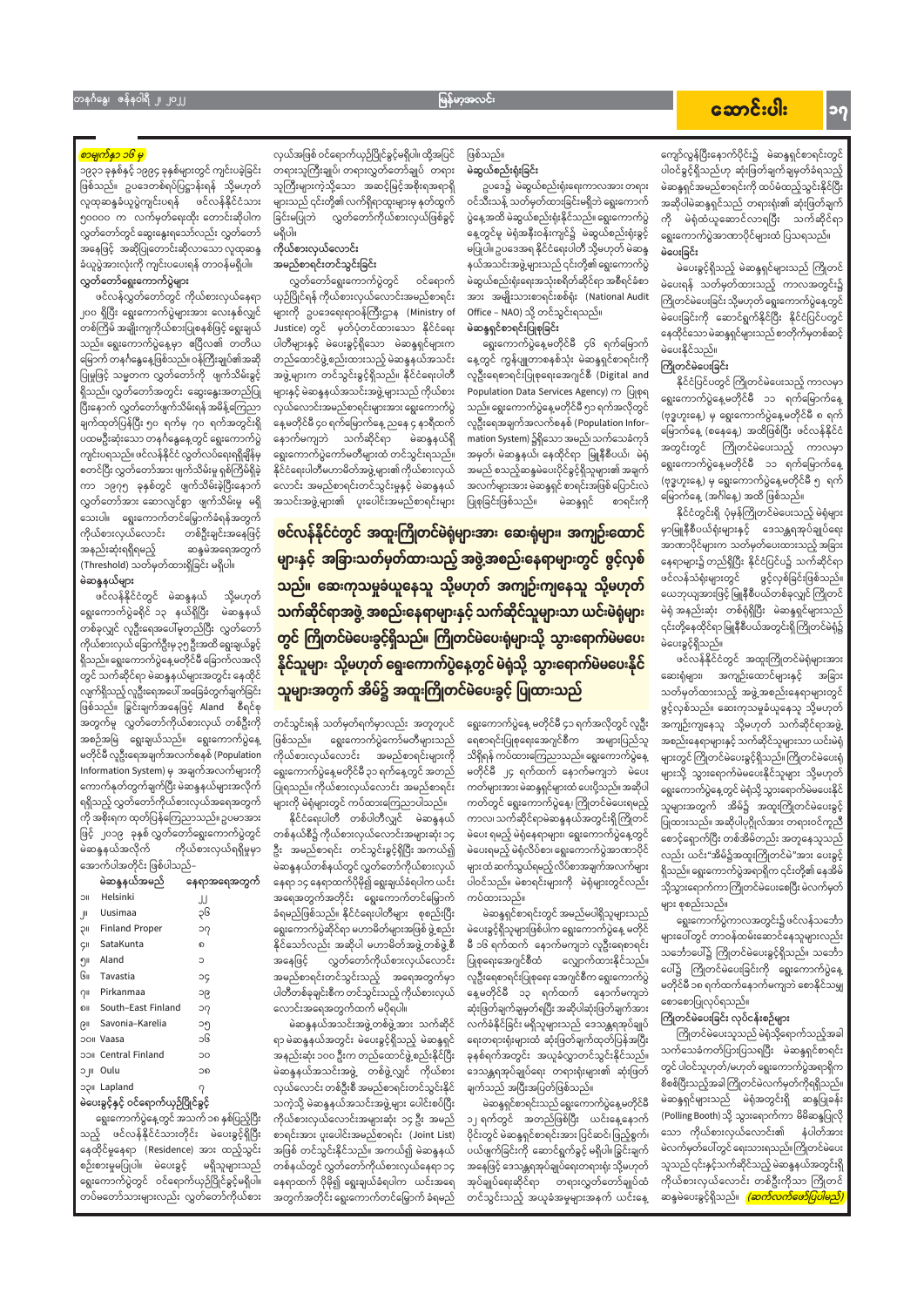## တနင်္လာ၊ ဇန်နဝါရီ ၃၊ ၂၀၂၂

#### မြန်မာ့အလင်း

# ဥပဒေပြုရေးဆိုင်ရာ လွတ်တော်ရွေးကောက်ပွဲများအပေါ် လေ့လာခြင်း(ဖင်လန်ပြည်သူ့သမ္မတနိုင်ငံ)

ကိုအောင် (ရန်ကုန်)

#### <mark>ယမန်နေ့မှအဆက်</mark>

Jc

တစ်နိုင်ငံလုံးရှိ မဲဆန္ဒနယ် အမည်များနှင့် ၎င်းတို့အတွက် အမှတ်စဉ်များပါရှိသည့် ကိုယ်စား လှယ်လောင်းစာရင်းချုပ် (Master List of Candi– dates) ကို ကြိုတင်မဲပေးရုံများတွင် ကပ်ထား သည်။ သက်ဆိုင်ရာ မဲရုံနှင့်ဆိုင်သည့် မဲဆန္ဒနယ် အတွက် ကိုယ်စားလှယ်လောင်းစာရင်းကို ကြိုတင် မဲရုံအတွင်းရှိ ဆန္ဒပြုခန်း (Polling Booth) တွင် ကပ်ထားသည်။ မဲပေးပြီးသည့်အခါ မိမိရေးသား ထားသည့် အမှတ်စဉ်ကို မမြင်စေရန် မဲလက်မှတ် ကိုခေါက်ပြီး ရွေးကောက်ပွဲအရာရှိထံတွင် တံဆိပ် တုံး ရိုက်နှိပ်ရသည်။ ယင်းမဲလက်မှတ်ကို အညို ရောင်စာအိတ်အတွင်းသို့ထည့်ပြီး နောက်တွင် မဲဆန္ဒရှင်က အပေါ်စာကို လက်မှတ်ရေးထိုးရ သည်။ ရွေးကောက်ပွဲအရာရှိက မဲလက်မှတ် ထည့် သွင်းထားသည့် အညိုရောင်စာအိတ်ကို ချိပ်ပိတ် ပြီးနောက် ယင်းအပေါ်စာနှင့်အတူ အခြားစာအိတ် တစ်လုံးအတွင်းသို့ ထပ်မံထည့်သွင်းသည်။ အဆိုပါ စာအိတ်များကို ကြိုတင်မဲပေးသူနေထိုင်သည့် မြူနီစီပယ်ရှိ ဗဟိုမြူနီစီပယ်ရွေးကောက်ပွဲဘုတ် အဖွဲ့ ထံသို့ ပေးပို့ရသည်။ စာတိုက်မှတစ်ဆင့်ဆန္ဒမဲပေးခြင်း

နိုင်ငံပြင်ပရောက် ဖင်လန်နိုင်ငံသားများအနေ ဖြင့် ကြိုတင်မဲ သို့မဟုတ် ရွေးကောက်ပွဲနေ့တွင် မဲပေးခြင်းမပြုနိုင်ပါက စာတိုက်မှတစ်ဆင့် မဲပေး နိုင်သည်။ စာတိုက်မှတစ်ဆင့် မဲပေးရန် လိုအပ်သော စာရွက်စာတမ်းများကို ရွေးကောက်ပွဲနေ့မတိုင်မီ သုံးလ ကြိုတင်တောင်းခံရသည်။ မဲဆန္ဒရှင်သည် မိမိ၏အိမ်တွင် အနည်းဆုံး သက်သေ နစ်ဦးထားရှိ ကာ မဲပေးနိုင်ပြီး ယင်းသက်သေ နှစ်ဦးက အဆိုပါ ဆန္ဒမဲသည် လွတ်လပ်စွာ လျှို့ဝှက်မဲပေးခြင်းဖြစ် ကြောင်း သက်သေခံလက်မှတ် ရေးထိုးပေးရသည်။ ဆန္ဒပြုပြီးသည့် မဲလက်မှတ်ကို ချိပ်ပိတ်ပြီး မဲလက်မှတ်စာအိတ်အတွင်းသို့ ထည့်သွင်းရသည်။ မဲဆန္ဒပြုပြီးကြောင်း အပေါ်စာကို ဖြည့်ပြီး ယင်းအပေါ်စာနှင့်အတူ မဲလက်မှတ်စာအိတ်ကို အခြားစာအိတ်တစ်ခုအတွင်းသို့ထည့်ကာ ချိပ်ပိတ် ပြီးနောက် ဖင်လန်နိုင်ငံအတွင်း ၎င်းနေထိုင်ရာ မြူနီစီပယ်ရှိ ဗဟိုမြူနီစီပယ် ရွေးကောက်ပွဲဘုတ် အဖွဲ့ ထံ ပြန်လည်ပေးပို့ရသည်။ စာတိုက်မှတစ်ဆင့် ပေးသည့် ဆန္ဒမဲများကို ရွေးကောက်ပွဲနေ့မတိုင်မီ သောကြာနေ့တွင် ဖင်လန်နိုင်ငံသို့ ရောက်ရှိရန် မဲဆန္ဒရှင်က တာဝန်ယူဆောင်ရွက်ရသည်။ ရွေးကောက်ပွဲနေ့တွင် ဆန္ဒမဲပေးခြင်း

မဲရုံများကို နံနက် ၉ နာရီမှ ည ၈ နာရီအထိ ဖွင့်လှစ်သည်။ မြူနီစီပယ်တစ်ခုစီတွင် အနည်းဆုံး မဲရုံတစ်ရုံရှိပြီး ပျမ်းမျှအားဖြင့် မဲရုံ ၂၀၀၀ ခန့်ရှိသည်။ မဲဆန္ဒရှင်များသည် ၎င်းတို့အမည်ပါရှိရာ မဲရုံတွင်သာ မဲပေးရပြီး ယင်းမဲရုံအမည်မှာ ရွေးကောက်ပွဲမတိုင် မီ ၎င်းတို့ထံ ပေးပို့ထားသော မဲပေးကတ်တွင် ဖော်ပြပါရှိသည်။ မဲရုံတစ်ရုံလျှင် အဖွဲ့ ဝင် ငါးဦးစီပါ သော ရွေးကောက်ပွဲဘုတ်အဖွဲ့က ကြီးကြပ် ဆောင်ရွက်သည်။ မဲရုံသို့ရောက်သည့်အခါ သက်သေခံကတ်ပြား ပြသရပြီး မဲဆန္ဒရှင်စာရင်း တွင် ပါဝင်သူဟုတ်/မဟုတ်၊ကြိုတင်မဲပေးထားခြင်း ရှိ/မရှိကို စစ်ဆေးပြီးနောက်တွင် မဲလက်မှတ်ထုတ် ပေးသည်။ မဲဆန္ဒရှင်များသည် မဲရုံအတွင်းရှိ ဆန္ဒပြု ခန်း (Polling Booth) သို့ သွားရောက်ကာ မိမိ ကြေညာသည်။ ဆန္ဒပြုလိုသော ကိုယ်စားလှယ်လောင်း၏နံပါတ် ကို မဲလက်မှတ်ပေါ်တွင် ရေးသားရသည်။ မဲ ဆန္ဒနယ်အမည်များနှင့် ၎င်းတို့အတွက် အမှတ်စဉ်



#### ရွေးကောက်ပွဲရလဒ်များအပေါ်ကိုယ်စားလှယ်နေရာရရှိပုံတွက်ချက်မှုဇယား

များပါရှိသည့် ကိုယ်စားလှယ်လောင်းစာရင်းချုပ် (Master List of Candidates) ကို မဲရုံအတွင်းရှိ ဆန္ဒပြုခန်း (Polling Booth)တွင် ကပ်ထားသကဲ့သို့ မဲရုံအတွင်း အခြားသော သင့်လျော်ရာနေရာတွင် လည်း ကပ်ထားသည်။ မဲပေးပြီးသည့်အခါ မိမိ ရေးသားထားသည့် အမှတ်စဉ်ကို မမြင်စေရန် မဲလက်မှတ်ကိုခေါက်ပြီး ရွေးကောက်ပွဲဘုတ်အဖွဲ့ ဝင်ထံတွင် တံဆိပ်တုံးရိုက်နှိပ်ပြီးနောက် မဲရုံ အတွင်းရှိ မဲပုံးအတွင်းသို့ ထည့်သွင်းရသည်။ မဲရလဒ်များစုစည်းရေတွက်ခြင်းနှင့် ထုတ်ပြန် ကြေညာခြင်း

ရွေးကောက်ပွဲဆိုင်ရာကော်မတီသည် ရွေး ကောက်ပွဲနေ့၌ ၁၅:၀၀ နာရီအချိန် (အထူးအခြေ အနေများ၌ နေ့လယ် ၁၂:၀၀ နာရီ)တွင် စတင်ပြီး ကြိုတင်မဲများ၊ စာတိုက်မဲများကို ရေတွက်သည်။ ဗဟိုမြူနီစီပယ်ရွေးကောက်ပွဲဘုတ်အဖွဲ့ များထံမှ ပေးပို့လာသော ကြိုတင်မဲပါရှိသည့် စာအိတ်အညို များကို ဖွင့်ဖောက်ရေတွက်ခြင်းဖြစ်သည်။ ည ၈:၀၀ နာရီ၌ မဲရုံမပိတ်မီ ကြိုတင်မဲရလဒ်များ အဆင်သင့်ဖြစ်နေရန် ယင်းကဲ့သို့ရေတွက်ခြင်း ဖြစ်ပြီး ယင်းအချိန်မတိုင်မီ မဲဆန္ဒနယ်ဆိုင်ရာ ရွေးကောက်ပွဲကော်မတီများသည် မည်သည့် ရေတွက်စစ်ဆေးမှုကိုမျှ ပြုလုပ်ခွင့်မရှိပါ။

ရွေးကောက်ပွဲကျင်းပသည့်နေ့၏ ည ၈:၀၀ နာရီ၌ မဲရုံပိတ်ပြီးသည့်အခါ မဲလက်မှတ်များကို ကနဦးအဆင့် စတင်ရေတွက်ပြီး ရွေးကောက်ပွဲ ဘုတ်အဖွဲ့က ဗဟိုမြူနီစီပယ် ရွေးကောက်ပွဲ ဘုတ်အဖွဲ့ များထံ သက်ဆိုင်ရာမဲဆန္ဒ နယ်အလိုက် ကိုယ်စားလှယ်လောင်းတစ်ဦးစီ ရရှိသည့် မဲအရေ အတွက်များကို အကြောင်းကြားရသည်။ ဗဟိုမြူနီ

နောက်တစ်နေ့ (တနင်္လာနေ့) နံနက်၉:၀၀ နာရီတွင် ပြန်လည်ရေတွက်ပြီး ဗုဒ္ဓဟူးနေ့ ညနေ ၁၈:၀၀ နာရီ မတိုင်မီ အပြီးရေတွက်ရသည်။ ယင်းနေ့တွင်ပင် သက်ဆိုင်ရာမဲဆန္ဒနယ်အလိုက် နောက်ဆုံးမဲရလဒ် များကို မဲဆန္ဒနယ်ဆိုင်ရာရွေးကောက်ပွဲကော် မတီက အတည်ပြုရပြီး ရွေးကောက်တင်မြှောက်ခံရ သည့် လွှတ်တော်ကိုယ်စားလှယ်လောင်းများအား အသိအမှတ်ပြုလွှာများ ထုတ်ပေးသည်။

Ó



လှယ်လောင်းအမည်စာရင်း အစီအစဉ်အတိုင်း ပထမနေရာရှိ ကိုယ်စားလှယ်လောင်းအား မဲအားလုံး ကိုလည်းကောင်း၊ ဒုတိယနေရာရှိ ကိုယ်စားလှယ် လောင်းအား မဲအရေအတွက် ထက်ဝက်ကို လည်းကောင်း၊ တတိယနေရာရှိ ကိုယ်စားလှယ် လောင်းအား မဲအရေအတွက် သုံးပုံတစ်ပုံကို လည်းကောင်း၊ စတုတ္ထနေရာရှိ ကိုယ်စားလှယ် လောင်းအား မဲအရေအတွက် လေးပုံတစ်ပုံကို လည်းကောင်း စသည်ဖြင့် ခွဲဝေပြီး အဆင့်များ သတ်မှတ်သည်။ နောက်ဆုံးအဆင့်အနေဖြင့် အုပ်စု လေးစုရှိကိုယ်စားလှယ်လောင်းများ၏မဲရရှိမှုအဆင့် အလိုက် သက်ဆိုင်ရာမဲဆန္ဒနယ်အတွက် ကိုယ်စား လှယ်နေရာများရရှိမှုအရေအတွက်ကို သတ်မှတ် သည်။

### ကျင်းပပြီးစီးခဲ့သော လွှတ်တော်ရွေးကောက်ပွဲများ

၁၉၀၇ ခုနှစ်မှ ၂၀၁၉ ခုနှစ်အတွင်း လွှတ်တော် ရွေးကောက်ပွဲစုစုပေါင်း ၃၈ ကြိမ် ကျင်းပခဲ့သည်။ ၃၈ ကြိမ်မြောက်လွှတ်တော်ရွေးကောက်ပွဲများကို ၂၀၁၉ ခုနှစ် ဧပြီလ ၁၄ ရက်တွင် ကျင်းပခဲ့သည်။ မဲပေးခွင့်ရှိသူ ၄၅၁၀၀၄၀ အနက် မဲပေးသူ ၃၀၉၉၇၆၀ ရှိပြီး မဲပေးမှု ၇၂ ဒသမ ၈ ရာခိုင်နှုန်း ဖြစ်သည်။ ဖင်လန်လွှတ်တော်ရွေးကောက်ပွဲများ ကျင်းပရာတွင် ပထမဆုံးအကြိမ်အဖြစ် မည်သည့် နိုင်ငံရေးပါတီကမျှ စုစုပေါင်းဆန္ဒမဲများ၏၂၀ ရာခိုင် နူန်းနှင့်အထက် မရရှိခဲ့ကြပေ။ The Social Democratic Party ပါတီက စုစုပေါင်းဆန္ဒမဲ ၅၄၆၄၇၁

၂၀၁၉ ခုနှစ် လွှတ်တော်ရွေးကောက်ပွဲတွင် ပါတီအလိုက် ကိုယ်စားလှယ်နေရာရရှိမှု အခြေအနေ

(၁၇ ဒသမ ၇ ရာခိုင်နူန်း)၊ The Finns Party ပါတီက ၅၃၈၈၀၃ မဲ (၁၇ ဒသမ ၅ ရာခိုင်နှုန်း)၊ The National Coaliation ပါတီက ၅၂၃၉၅၇ မဲ (၁၇ ရာခိုင်နူန်း)၊ The Centre Party ပါတီက ၄၂၃၉၂၀ မဲ (၁၃ ဒသမ ၈ ရာခိုင်နှုန်း) စသည်ဖြင့်သာ အသီးသီး ရရှိခဲ့ကြသည်။ ထူးခြားချက်အနေဖြင့် ယခင်က လွှတ်တော်အတွင်းတွင် ကိုယ်စားလှယ်နေရာရရှိ ခဲ့ခြင်းမရှိသည့် နိုင်ငံရေးပါတီများအပေါ် ထောက်ခံ အုပ်စုတစ်ခုချင်းစီ၌ မဲပေးမှုမြင့်တက်ခဲ့ပြီး ယခင်ရွေးကောက်ပွဲများတွင် ၎င်းပါတီများအပေါ် မဲပေးမှု၏ ၅ ရာခိုင်နှုန်းပိုမို မဲပေးခဲ့ခြင်း ဖြစ်သည်။ <mark>်စာမျက်နှာ ၁၇ သို့</mark>

စီပယ်ရွေးကောက်ပွဲ ဘုတ်အဖွဲ့ က အဆိုပါမဲရလဒ် များအား ဥပဒေရေးရာဝန်ကြီးဌာနက ဆောင်ရွက် ရွေးကောက်ပွဲရလဒ်များအပေါ် D'Hondt စနစ် သော ရွေးကောက်ပွဲဆိုင်ရာ အချက် အလက်စနစ် ဖြင့် တွက်ချက်ပြီး ကိုယ်စားလှယ်နေရာများအား (Election Information System) ရှိ တွက်ချက်မှု သတ်မှတ်ရွေးချယ်သည်။ ပထမအဆင့်အနေဖြင့် စနစ်အတွင်းထည့်သွင်းသည်။ ရွေးကောက်ပွဲ နိုင်ငံရေးပါတီတစ်ခုချင်းစီ၊ နိုင်ငံရေးပါတီမဟာမိတ် ဘုတ်အဖွဲ့က မဲလက်မှတ်များကို ထုပ်ပိုးပြီး မဲဆန္ဒ တစ်ဖွဲ့ စီ၊ ပူးပေါင်းစာရင်းတစ်ခုစီနှင့် ရွေးကောက်ပွဲ နယ်ဆိုင်ရာ ရွေးကောက်ပွဲကော်မတီထံ ချက်ချင်း ဆိုင်ရာ အသင်းအဖွဲ့များအလိုက် အုပ်စု လေးမျိုး ပို့ဆောင်ရသည်။ ကနဦး ရွေးကောက်ပွဲရလဒ်များကို ခွဲပြီး ၎င်းတို့ရရှိသော မဲများကို စုစည်းရေတွက်သည်။ ရွေးကောက်ပွဲနေ့ ညတွင် သိရှိနိုင်ပြီး မဲရုံပိတ် ဒုတိယအဆင့်အနေဖြင့် သည်နှင့် တစ်ပြိုင်နက် ကြိုတင်မဲရလဒ်များကို ရရှိသောဆန္ဒမဲအရေအတွက်အလိုက် အဆင့်များ သတ်မှတ်သည်။ တတိယအဆင့်အနေဖြင့် ၎င်းတို့ မဲဆန္ဒနယ်ဆိုင်ရာ ရွေးကောက်ပွဲကော်မတီ နှင့်သက်ဆိုင်သည့် အုပ်စုအလိုက်ရရှိသော မဲအရေ သည် မဲလက်မှတ်များအား ရွေးကောက်ပွဲပြီး အတွက်အလိုက် မဲအများဆုံးရရှိသည့် ကိုယ်စား